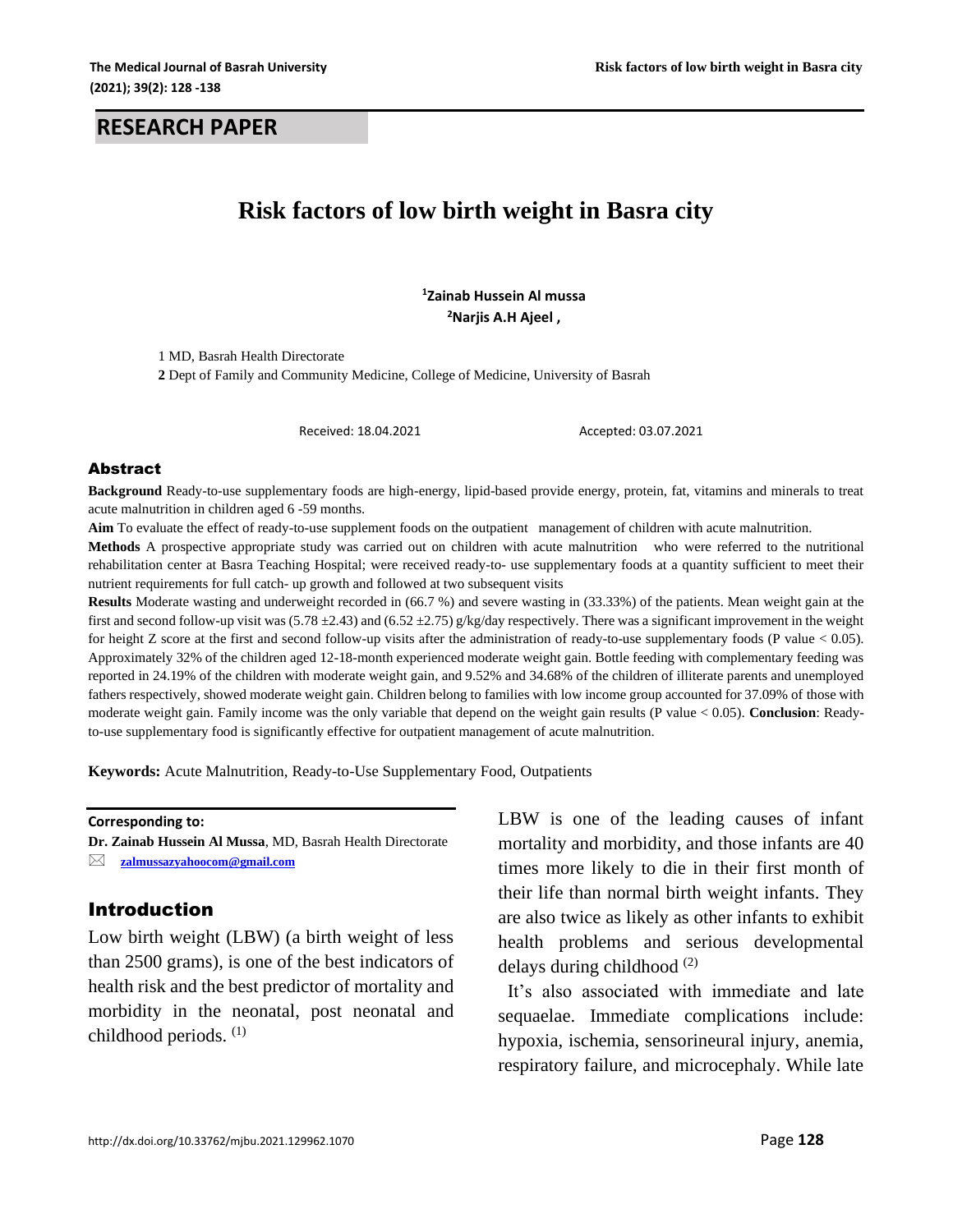complications include: epilepsy, hydrocephalus, osteopenia, fractures, hearing and visual impairment<sup>(3)</sup>

very low birth weight (VLBW) is a birth weight less than 1,500 gm at birth and predominately immature  $(3)$ , is an accurate predictor of infant mortality rate (Relative risk of 93). VLBW infants in USA account for over 50% of neonatal deaths and 50% of handicapped infants; their survival is directly related to birth weight.  $(1)$ 

In 2015 estimate that 20·5 million (uncertainty range 17·4–24·0) livebirths had a birthweight of less than 2500 g. Most (91%) were in low-income and middle-income countries. (4)

In Latin America and the Caribbean and Western Europe, there was no apparent change in low birthweight prevalence between 2000 and 2015. Similarly, reported data from 57 mostly highincome countries with relatively low baseline suggests almost no change in LBW prevalence. For the remaining countries, a 17% reduction in LBW prevalence was estimated over the years 2000–15, most notably in the countries with the highest prevalence. <sup>(4)</sup>

According to UNICEF the percentage of low birth weight infants in Middle East and South Africa in 2000 was 15 %.  $(2)$  Central and South America have, on average, much lower rates (10%), while in the Caribbean the level is 14 %. (4) In developing countries, approximately 70% of LBW infant have IUGR. (2) In Iraq Up to 1990, the 5% incidence of LBW was similar to industrialized countries. Since then, a marked increase to 22% in 1995 wasreported. **(2)** In 2017, it was reported to be  $20.2\%$ .  $(5)$ 

**The aims of the study:** The present study was carried out to study the association between birth weight and selected risk factors in Basrah governorate with special reference to sociodemographic factors, present and past obstetric history, and maternal medical history.

### **Methods**

This is a hospital- based cross sectional study which was designed to study the association between LBW and selected risk factors. The study involved infants delivered and /or admitted to AL-Basrah-Maternal and Child Hospital during the period from the first of May to the 31st. of October 2007 on three selected days / week during the whole study period. A total of 400 infants were initially included, however 38 twins were excluded ( because the study for birth weight of singleton births only )leaving 362 singleton births to be included in the study.

The data were collected using a special questionnaire form designed (by researchers ) for the purpose of the study. The questionnaire was designed to provide information about the following aspects: socio-demographic characteristics of the parents (age, education, occupation), birth weight, birth order, preceding birth interval, history of twin, history of recent pregnancy complications, past medical history, past obstetric history and history of Antenatal care..

The questionnaire form was filled by one of the authors through direct interview of the mothers. Before each interview, the purpose of the study was clearly explained to the mothers and their verbal consent was obtained. No objection was faced by any woman giving a response rate of 100%. Each interview took about fifteen minutes. The birth weight for included infants were either measured by one of the authors for recent births delivered in the hospital by using the same weighing scale ( uniscale ) or recorded as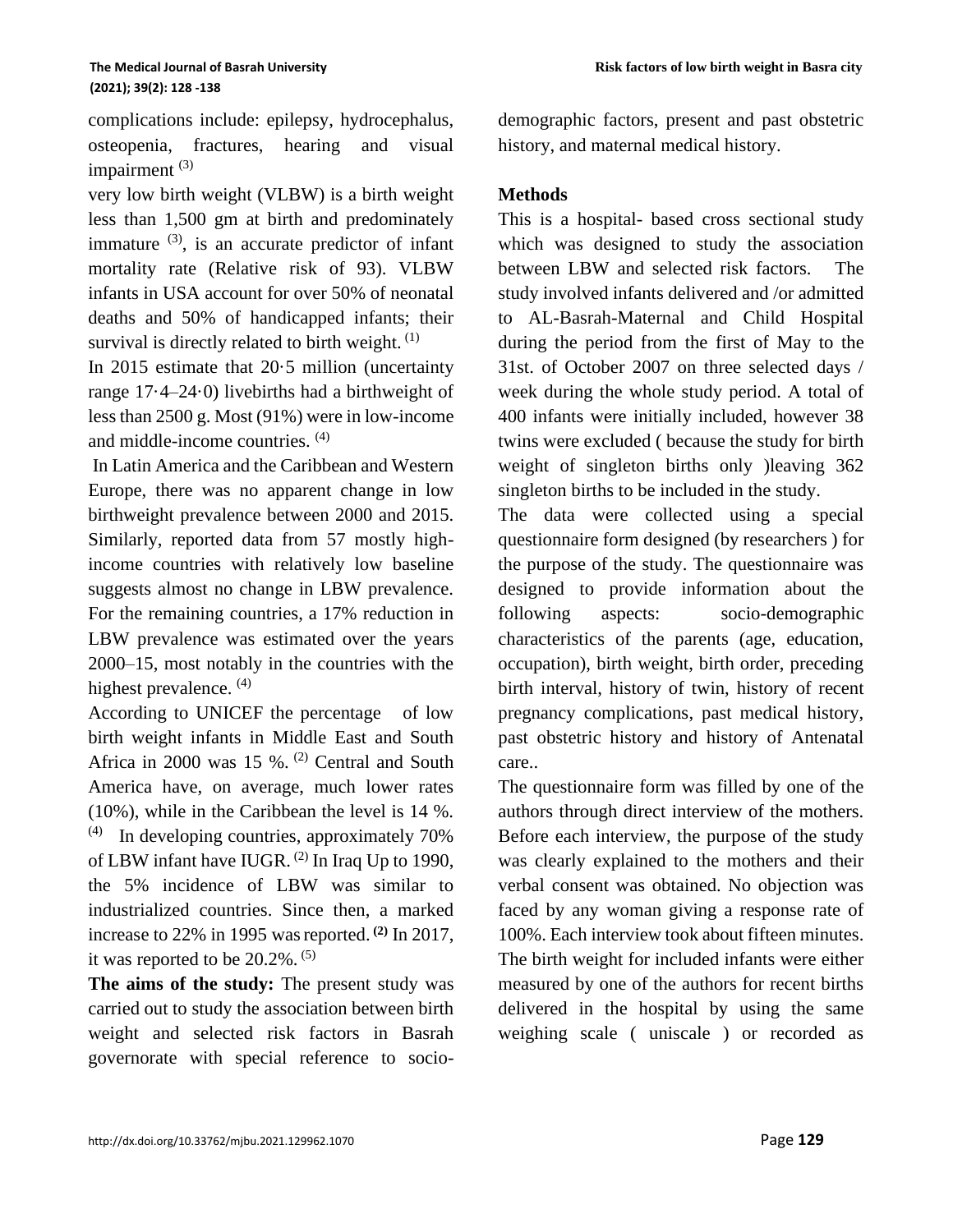reported by mothers for infants admitted to the hospital.

**Statistical analysis:** The data were analyzed using SPSS (Statistical Package for Social Sciences) program version 15. Chi squared test was used to find out the significant associations between different variables. A P- value of **<** 0.05 was the criterion of statistical significance.

# Results

### **Characteristics of the studied infants**

Table 1 showed the characteristics of the studied infants. Out of the 362 infants included in the study, 215(59.4%) were males and 147(40.6%) were females. One-hundred and forty-five (40.1 %) were first born, while 79 (21.8 %) were fifth or later born. Nearly half (48.1%) were born with LBW, the mean birth weight of the studied infants was  $2.49$  kgm  $\pm$  0.49 SD.

| <b>TABLE (1) CHARACTERISTICS OF THE</b><br><b>STUDIED INFANTS</b> |           |      |  |  |  |
|-------------------------------------------------------------------|-----------|------|--|--|--|
| Variable                                                          | No. (362) | %    |  |  |  |
| Sex                                                               |           |      |  |  |  |
| Male                                                              | 215       | 59.4 |  |  |  |
| Female                                                            | 147       | 40.6 |  |  |  |
| <b>Birth order</b>                                                |           |      |  |  |  |
| 1 <sup>st</sup>                                                   | 145       | 40.1 |  |  |  |
| $2 - 4$                                                           | 138       | 38.1 |  |  |  |
| $\geq$ 5                                                          | 79        | 21.8 |  |  |  |
| <b>Birth</b><br>weight                                            |           |      |  |  |  |
| (kgm)                                                             |           |      |  |  |  |
| 2.5                                                               | 174       | 48.1 |  |  |  |
| $\geq 2.5$                                                        | 188       | 51.9 |  |  |  |

| Mean <sup>±</sup> SD | $2.49 \pm 0.49$ |       |
|----------------------|-----------------|-------|
| Total                | 362             | 100.0 |

## **Risk factors of LBW**

Maternal age

 Table 2 shows the association between birth weight and maternal age at time of birth. The highest percentage of LBW was for births to mothers in the age group 30- 39 years. However, the association between maternal age and birth weight was statistically not significant  $(P> 0.05)$ .

| Table (2) The relationship between birth weight and maternal age |                            |                    |            |      |       |       |  |  |
|------------------------------------------------------------------|----------------------------|--------------------|------------|------|-------|-------|--|--|
| Maternal                                                         |                            | Birth weight (kgm) |            |      | Total |       |  |  |
| age                                                              | < 2.5                      |                    | $\geq$ 2.5 |      |       |       |  |  |
| (years)                                                          |                            |                    |            |      |       |       |  |  |
| < 20                                                             | No.                        | $\%$               | No.        | $\%$ | No.   | $\%$  |  |  |
|                                                                  | 38                         | 47.5               | 42         | 52.5 | 80    | 100.0 |  |  |
| 20-29                                                            | 71                         | 42.8               | 95         | 57.2 | 166   | 100.0 |  |  |
| 30-39                                                            | 58                         | 58.6               | 41         | 41.4 | 99    | 100.0 |  |  |
| >40                                                              | 7                          | 41.2               | 10         | 58.8 | 17    | 100.0 |  |  |
| Total                                                            | 174                        | 48.1               | 188        | 51.9 | 362   | 100.0 |  |  |
| $\chi^2 = 6.587$                                                 | $df=3$<br>$p$ value= 0.086 |                    |            |      |       |       |  |  |

### **Maternal education and employment**

A significant association between maternal education and birth weight was found ( $p < 0.01$ ). A clear consistent decline in the incidence of LBW was observed with the highest incidence of LBW was found among births to low educated or uneducated mothers (finished their primary education or less including illiterate), while the lowest incidence was among births for mothers who had ≥10 years of education (Table 3). On the other hand, no significant association was found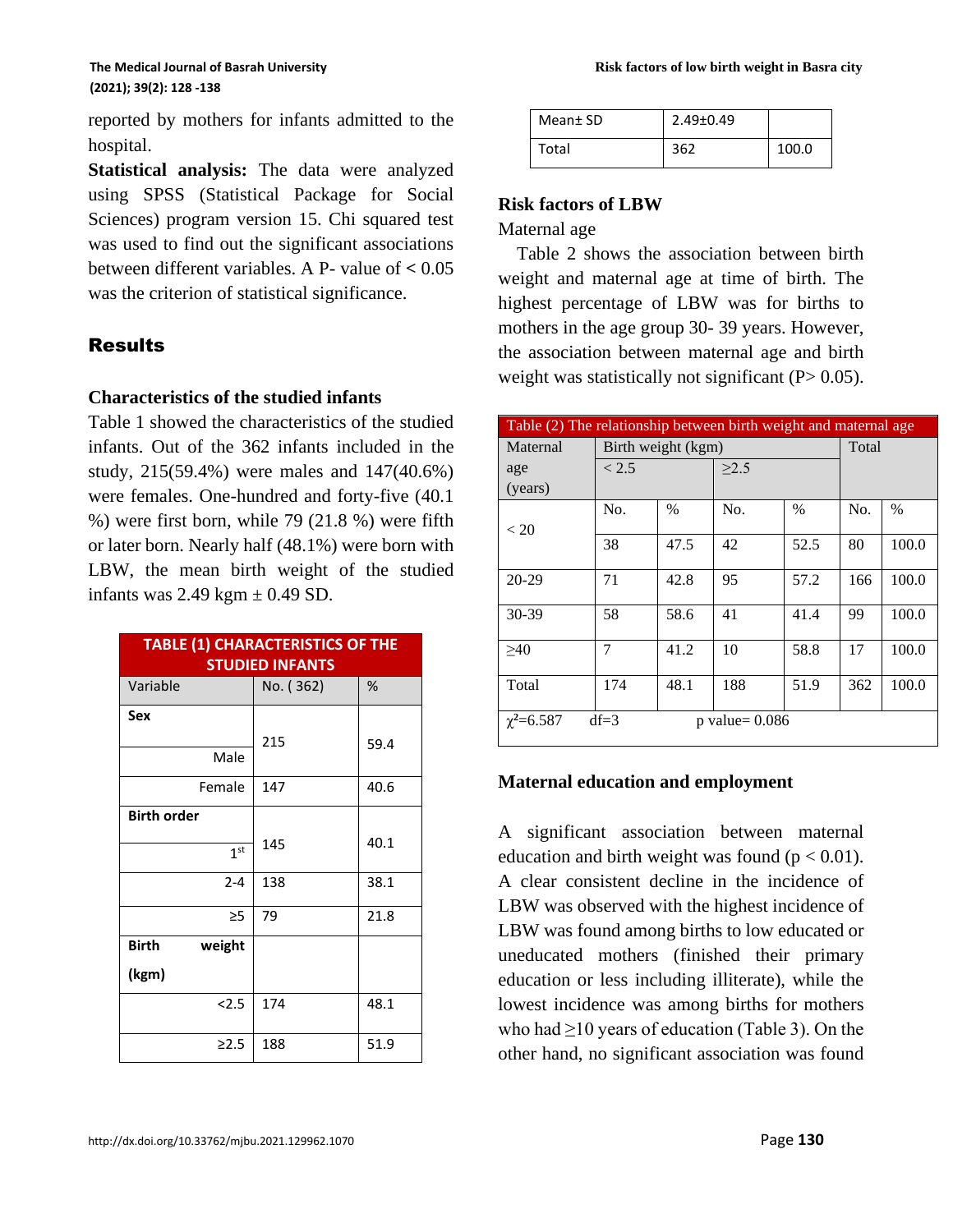between maternal employment and low birth weight (P value**>** 0.05)

#### **Complications during pregnancy**

 Table (4) shows the relationship between history of complications during pregnancy and birth weight. It's evident that a higher percentage of mothers who had complications during pregnancy (hypertension, infection, bleeding) gave birth to babies with LBW (68.9%) compared to those who had no complication (24.3%) the association was statistically highly significant ( $p<0.001$ ).

#### **Previous history of LBW**

Table (5) shows that mothers who had previous history of having LBW infants were more likely to report a LBW for the current birth (67.7 %) compared to those with no such a history (45.2 %). The association between previous history of LBW and subsequent risk of LBW was statistically significant  $(P < 0.01)$ .

#### **Gestational age**

 Table (6) shows that the percentage of LBW was markedly higher among preterm births (gestational age <37 weeks) than that among full term births (gestational age  $\geq$  37 weeks), 72.6 % and 34.0 % respectively. The association between gestational age and birth weight was statistically highly significant ( $p < 0.001$ ).

#### **Preceding birth interval**

 The relation between preceding birth intervals and birth weight is shown in Table (7). The highest incidence of LBW (73.5%) was for infants born after a very short preceding birth interval  $(≤6$  months). The incidence gradually decreased to its lowest level when the preceding birth interval was in the range between 13-24 month (37. 9%).The incidence of LBW then increased again when the preceding birth interval  $was > 24$  months. Statistically there is significant association between preceding birth intervals and birth weight  $(P < 0.05)$ 

#### **Logistic regression Analysis**

 When the logistic regression analysis was carried out, it was found that only preterm labour and complications during pregnancy were independently and significantly affected the birth weight. Table (8)

#### **Discussion**

# **Risk factors**

# **Maternal age**

The present study showed that the highest percentage of LBW was for births of older mothers. Worldwide some studies reported a higher risk of LBW among older mothers.  $(6,7)$ While others found that teenage mothers (mothers less than 20 years of age) were more likely to have LBW than mothers in other age groups. (8,9,10) There were many factors that contribute to this risk for example, young teenagers often have poor eating habits, poor weight gain, and neglect to take their vitamin supplements, and fail to seek prenatal care early in pregnancy. They may also smoke. As women get older their chance of multiple gestation (twin, triple, etc.) increases, old women are also prone to have hypertension, DM, and cardiac disease, these diseases can complicate her pregnancy and make her more prone to have LBW baby.  $^{(8,11)}$ 

## **Maternal education and employment**

Regarding maternal education, the present study showed that the highest percentage of LBW in births for mothers with low educational level. This is comparable to the results of a study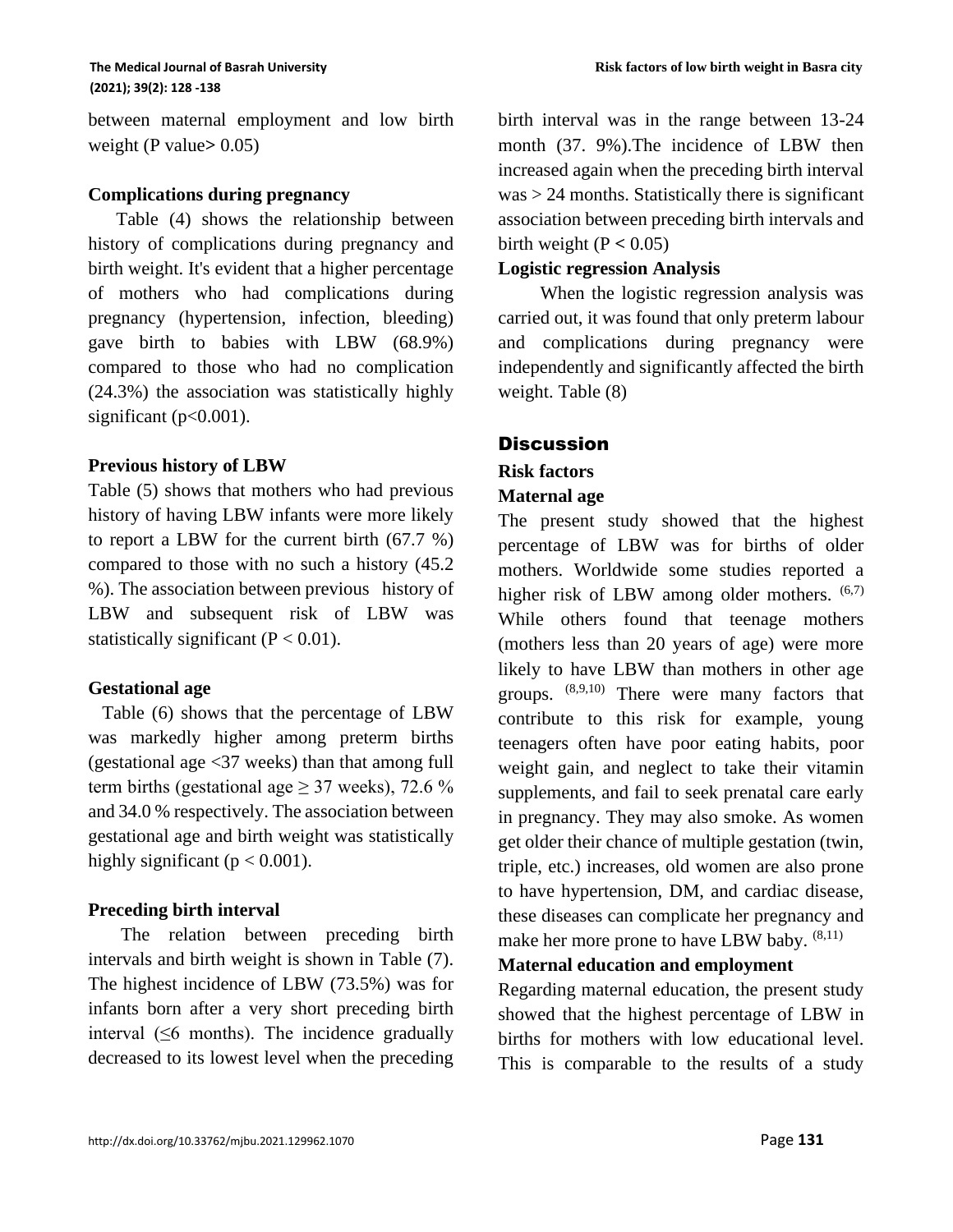carried out in north – west Russia  $^{(6)}$ , which showed the effect of patient's education on the risk of LBW. This might be explained by the fact that the educated mothers were more aware about their diet during pregnancy, the importance of early and adequate (Antenatal care) ANC and the importance of spacing between pregnancies <sup>(12)</sup>.

While some studies found that maternal occupation was one of the risk factors for LBW, others found that maternal occupation did not influence the risk of LBW  $(13,14)$ . In the present study, the risk of LBW was higher among births for employed mothers. This may be due to the physical stress associated with some occupations for example, mothers who stand for long periods of time or involved in hard work may have chance of increase uterine contraction, premature rapture of membrane and a higher rate of preterm delivery and LBW.  $^{(13)}$ 

#### **Complications during pregnancy**

It was evident in the present study that a higher percentage of mothers who had complications during pregnancy gave birth to babies with LBW compared to those who didn't develop such complication. The association between complications during pregnancy and the risk of LBW was statistically significant and independent on other risk factors. This is expected and it agrees with many other studies. (15,16,12,17) Hypertension can constrict the blood vessels in the uterus that supply the fetuses with oxygen and nutrients, when this occurs before term, it can slow the fetus growth, sometimes resulting in low birth weight, hypertension also increases the risk of preterm delivery.  $(18)$ Infections especially those involving the genitourinary tract, may increase the risk of preterm delivery.  $(17)$  Infection with certain viruses, including cytomegalovirus, rubella and chickenpox can also slow fetal growth and cause birth defects.<sup>(19)</sup>

#### **Gestational age**

Many factors affect the duration of gestation and fetal growth, thus birth before 37 weeks of gestation (preterm birth) is a major component of low birth weight.  $(14)$  The present study showed that a higher percentage of LBW among preterm births, the association between preterm delivery and the risk of LBW was statistically significant and independent on other risk factors. This is in agreement with other studies.  $(20, 21)$  Preterm delivery leads to LBW because those births had restricted period of intrauterine growth.  $(22)$ 

#### **Previous history of LBW**

Mothers who had previous LBW babies had higher rate of having another LBW baby.  $(12, 23)$ This may be due to the fact that those mothers may be still exposed to the same risk factors which lead in LBW in the previous pregnancies.

## **Preceding birth intervals**

A very short preceding birth interval could be a leading cause for LBW, in this study a higher percentage of LBW was found among mothers with very short preceding birth intervals. This was identical to the finding of a study in Nevada in USA, which found that an infant born within 12 months of previous birth was more likely to be of LBW than infants born 24 months after a previous live birth. This can be explained that mother body did not get enough time to recover after last pregnancy and this exposed her to risk of anemia and low pregnancy weight gain. (5)

### **Limitations of the study:**

This study is a cross sectional study based on 362 newly born infants. The study was carried out in AL – Basrah Maternity and child hospital which is the main maternity hospital in Basrah city.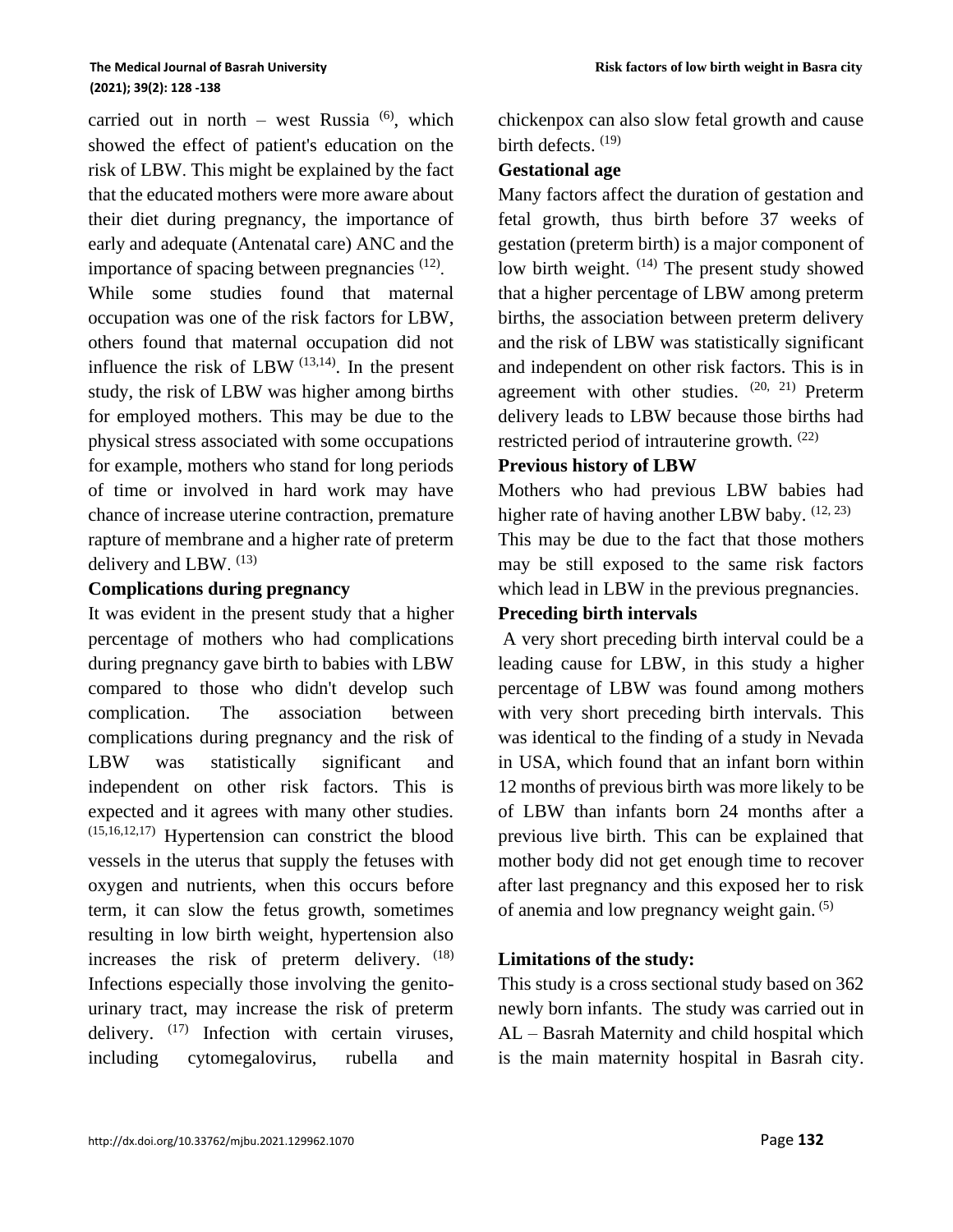However, the studied births may not be representative of all births in the city.

A recall bias may also be a problem in obtaining information on variables such as birth weight and frequency of ANC visits. The effect of recall bias was minimized by extracting some of the information from the ANC card or from the case sheet.

Another source of bias is the non-response bias, but fortunately in the present study, the response rate was 100%because all women were willing to participate in the study.

#### **Conclusion**

The factors which showed a significant independent association with LBW were complications during pregnancy and preterm delivery.

**Conflict of interest**: The authors declare no conflict of interest. **Financial Support**: None declared.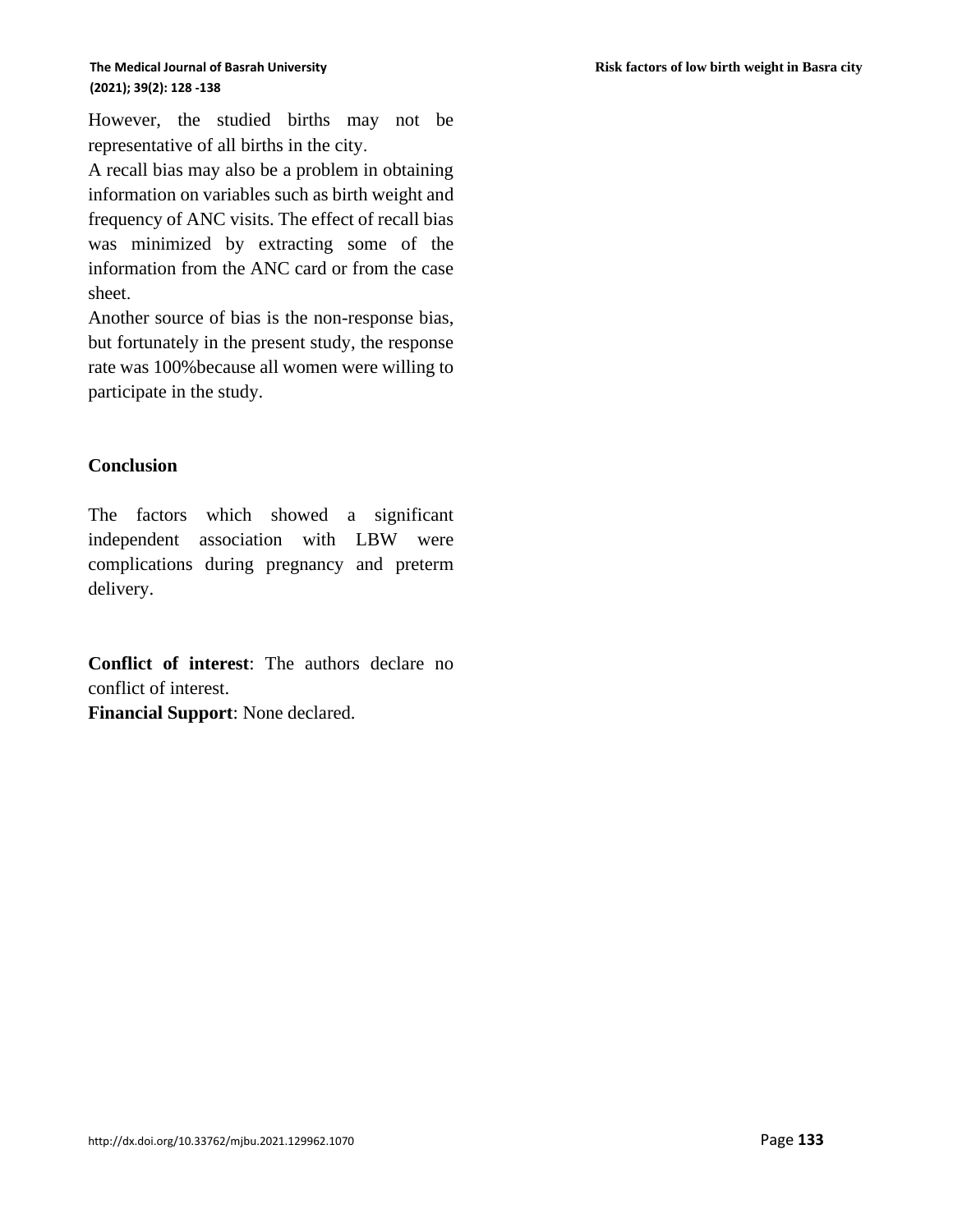| TABLE (3) THE RELATIONSHIP BETWEEN BIRTH WEIGHT AND MATERNAL EDUCATION $\&$<br><b>EMPLOYMENT</b> |          |                    |                              |      |     |       |  |
|--------------------------------------------------------------------------------------------------|----------|--------------------|------------------------------|------|-----|-------|--|
| Educational level(years)                                                                         |          | Birth weight (kgm) | Total                        |      |     |       |  |
|                                                                                                  | 2.5      |                    | $\geq$ 2.5                   |      |     |       |  |
|                                                                                                  | No.      | %                  | No.                          | %    | No. | %     |  |
| $\leq 6$                                                                                         | 110      | 51.5               | 98                           | 48.5 | 208 | 100.0 |  |
| $7-9$                                                                                            | 45       | 48.9               | 48                           | 51.1 | 93  | 100.0 |  |
| $\geq 10$                                                                                        | 19       | 31.1               | 42                           | 68.9 | 61  | 100.0 |  |
| Total                                                                                            | 174      | 48.1               | 188                          | 51.9 | 362 | 100.0 |  |
| $\chi^2 = 13.098$                                                                                | $df = 2$ | $p$ value = $0.01$ |                              |      |     |       |  |
| Maternal employment                                                                              |          | Birth weight (kgm) | Total                        |      |     |       |  |
|                                                                                                  | 2.5      |                    | $\geq$ 2.5                   |      |     |       |  |
|                                                                                                  | No.      | %                  | No.                          | %    |     |       |  |
| Non emplyed                                                                                      | 158      | 47.0               | 178                          | 53.0 | 326 | 100.0 |  |
| Employed                                                                                         | 16       | 61.5               | 10                           | 38.5 | 26  | 100.0 |  |
| Total                                                                                            | 174      | 48.1               | 188                          | 51.9 | 362 | 100.0 |  |
| $\chi^2 = 2.037$                                                                                 | $df = 1$ |                    | p value = $0.1\overline{54}$ |      |     |       |  |

| Table (4) the relationship between complications during pregnancy and birth weigh |                    |                  |              |  |  |  |  |
|-----------------------------------------------------------------------------------|--------------------|------------------|--------------|--|--|--|--|
| during<br>Complications<br>pregnancy                                              | Birth weight (kgm) | Total            |              |  |  |  |  |
|                                                                                   | < 2.5              | $\geq$ 2.5       |              |  |  |  |  |
|                                                                                   | No.<br>$\%$        | $\%$<br>No.      | No. %        |  |  |  |  |
| Positive                                                                          | 133<br>68.9        | 31.1<br>60       | 100.0<br>193 |  |  |  |  |
| Negative                                                                          | 24.3<br>41         | 128<br>75.7      | 100.0<br>169 |  |  |  |  |
| Total                                                                             | 174<br>48.1        | 188<br>51.9      | 100.0<br>362 |  |  |  |  |
| $\chi$ 2=71.965                                                                   | $df=1$             | $p$ value = 0.00 |              |  |  |  |  |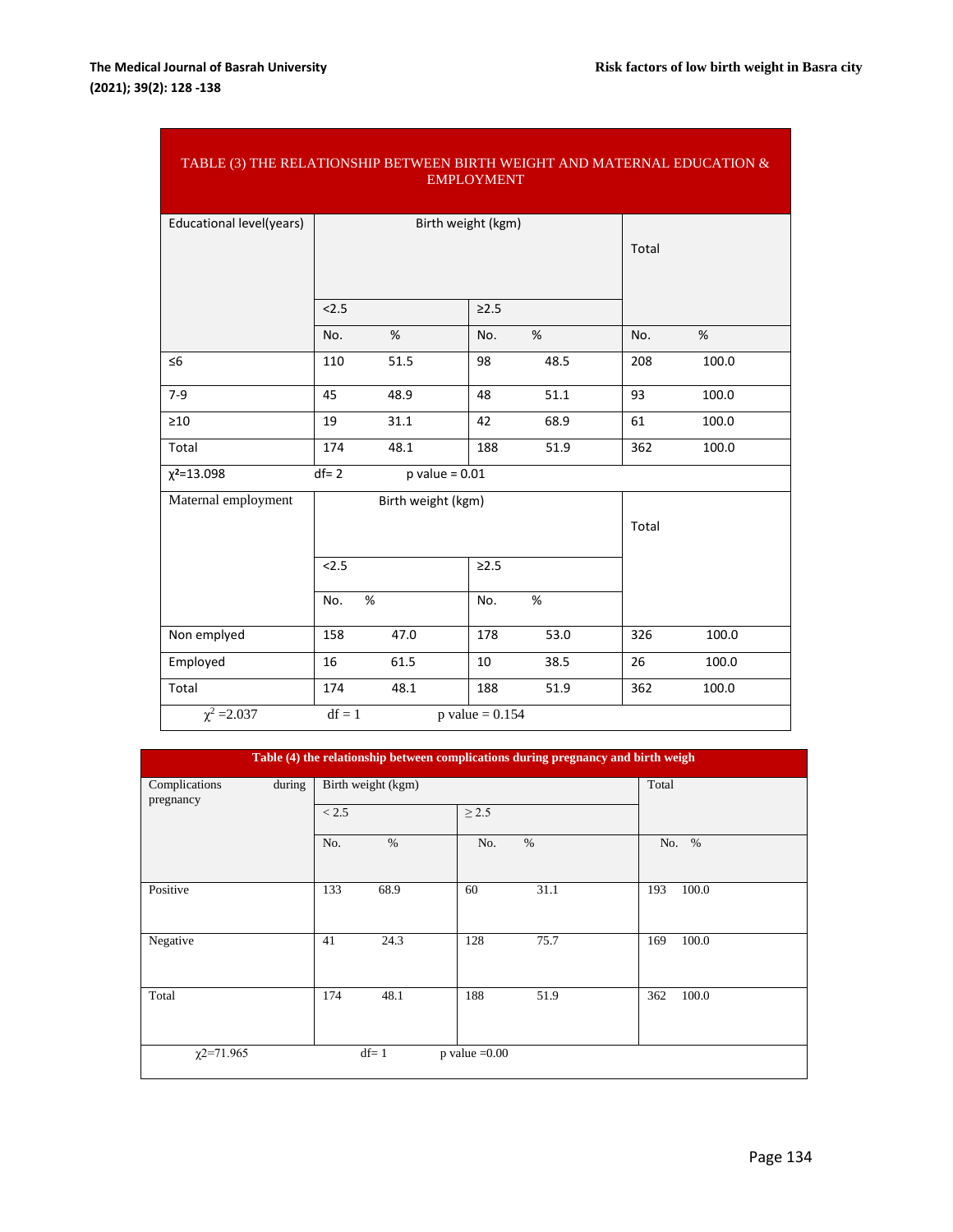| Table (5) The relationship between previous and subsequent history of |                     |                   |                  |      |     |       |  |
|-----------------------------------------------------------------------|---------------------|-------------------|------------------|------|-----|-------|--|
| <b>LBW</b>                                                            |                     |                   |                  |      |     |       |  |
| History of LBW                                                        |                     | Birth weight(kgm) | Total            |      |     |       |  |
|                                                                       | $\geq$ 2.5<br>< 2.5 |                   |                  |      |     |       |  |
|                                                                       | No.                 | $\%$              | No.              | $\%$ | No. | $\%$  |  |
| Yes                                                                   | 32                  | 67.7              | 16               | 32.3 | 48  | 100.0 |  |
| N <sub>O</sub>                                                        | 142                 | 45.2              | 172              | 54.8 | 314 | 100.0 |  |
| Total                                                                 | 174                 | 48.1              | 188              | 51.9 | 362 | 100.0 |  |
| $\chi$ 2 = 7.670                                                      |                     | $df = 1$          | p value $=0.006$ |      |     |       |  |

| Table (6) The relationship between gestational age and birth weight |                   |      |          |      |                   |       |  |
|---------------------------------------------------------------------|-------------------|------|----------|------|-------------------|-------|--|
| Gestational                                                         | Birth weight(kgm) |      | Total    |      |                   |       |  |
| age(weeks)                                                          | < 2.5             |      |          |      |                   |       |  |
|                                                                     | No.               | $\%$ | No.      | $\%$ | No.               | %     |  |
| $<$ 37                                                              | 92                | 72.6 | 29       | 27.4 | 121               | 100.0 |  |
| $\geq$ 37                                                           | 82                | 34.0 | 159      | 66.0 | 241               | 100.0 |  |
| Total                                                               | 174               | 48.1 | 188      | 51.9 | 362               | 100.0 |  |
| $\chi^2 = 36.264$                                                   |                   |      | $df = 1$ |      | $p$ value= $0.00$ |       |  |

| Table (7) The relationship between preceding birth interval and birth weight |                              |                   |            |                |           |                |       |
|------------------------------------------------------------------------------|------------------------------|-------------------|------------|----------------|-----------|----------------|-------|
| Preceding birth interval (months)                                            |                              | Birth weight(kgm) |            |                |           | Total          |       |
|                                                                              | < 2.5                        |                   |            | $\geq$ 2.5     |           |                |       |
|                                                                              | N <sub>o</sub>               |                   | $\%$       | N <sub>o</sub> | $\%$      | N <sub>0</sub> | $\%$  |
| First                                                                        | 60                           | 45.8              |            | 79             | 54.2      | 139            | 100.0 |
| $\leq 6$                                                                     | 25                           | 73.5              |            | 9              | 26.5      | 34             | 100.0 |
| $7-12$                                                                       | 35                           | 50.7              |            | 34             | 49.3      | 69             | 100.0 |
| $13 - 24$                                                                    | 37.9<br>22                   |                   | 62.1<br>36 |                | 58        | 100.0          |       |
| > 24                                                                         | 32 51.6                      |                   | 48.4<br>30 |                | 62        | 100.0          |       |
| Total                                                                        | 174 48.1<br>188 51.9         |                   |            |                | 362 100.0 |                |       |
| $\gamma$ 2 = 13.063                                                          | $df = 4$<br>p value $= 0.01$ |                   |            |                |           |                |       |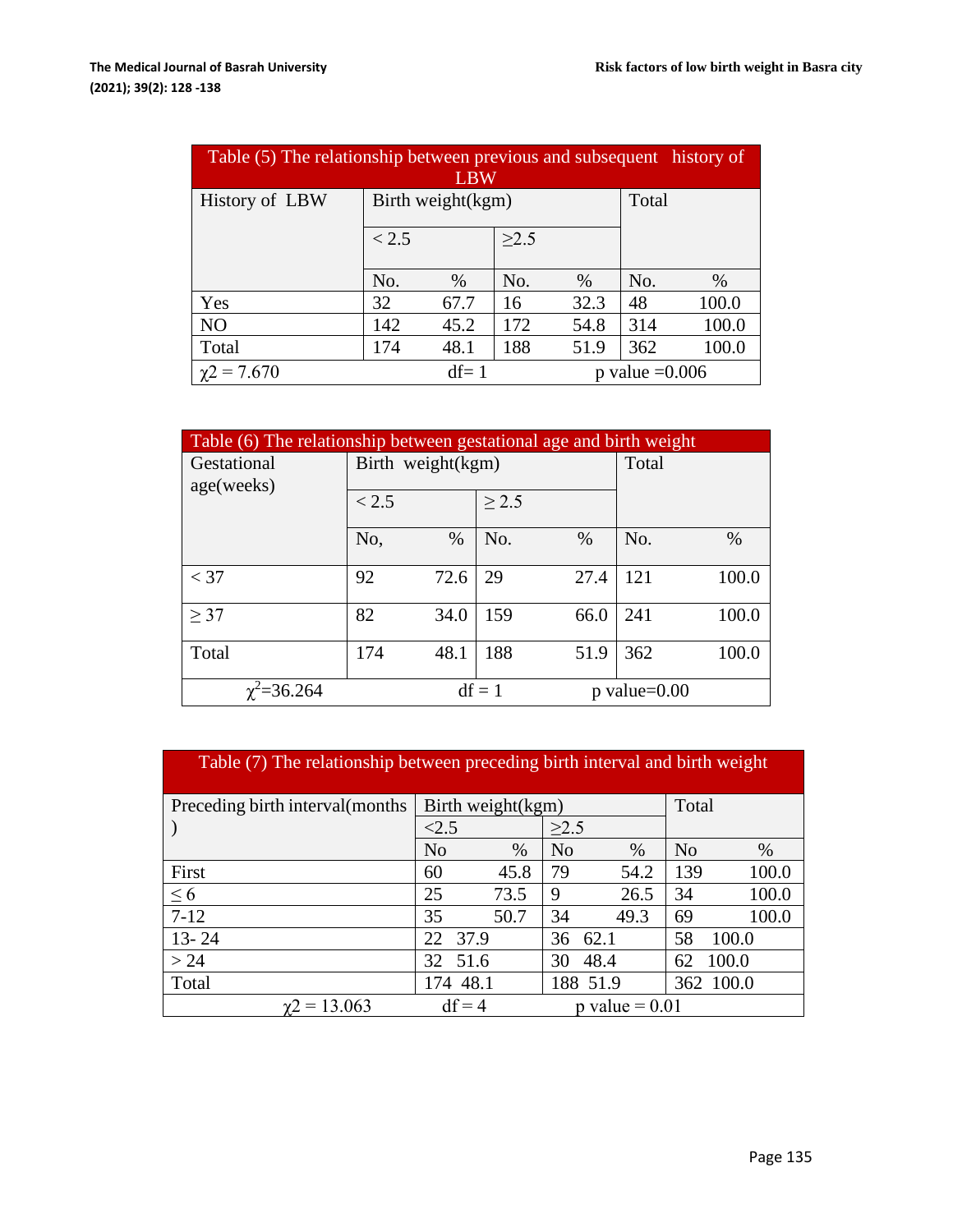| <b>TABLE (8) THE LOGISTIC REGRESSION ANALYSIS</b> |           |               |       |  |  |  |  |
|---------------------------------------------------|-----------|---------------|-------|--|--|--|--|
| Variables in the Equation                         | <b>OR</b> | 95%CI         | P     |  |  |  |  |
| Age                                               | 0.975     | 0.975-1.041   | 0.445 |  |  |  |  |
| Parity                                            | 1.210     | 0.999-1.466   | 0.051 |  |  |  |  |
| Education                                         | 1.054     | 0.973-1.141   | 0.198 |  |  |  |  |
| occupation(1)                                     | 0.774     | 0.238-2.519   | 0.670 |  |  |  |  |
| <b>Birth interval</b>                             | 0.995     | 0.978-1.012   | 0.547 |  |  |  |  |
| preterm(1)                                        | 28.994    | 12.436-67.599 | 0.000 |  |  |  |  |
| Baby sex(1)                                       | 0.841     | 0.475-1.489   | 0.552 |  |  |  |  |
| Antenatal care(1)                                 | 0.846     | 0.382-1.875   | 0.681 |  |  |  |  |
| Previous low birth weight (1)                     | 1.818     | 0.821-4.024   | 0.141 |  |  |  |  |
| Present complication during<br>pregnancy (1)      | 6.634     | 3.740-11.769  | 0.000 |  |  |  |  |
| Constant                                          | 0.194     |               | 0.120 |  |  |  |  |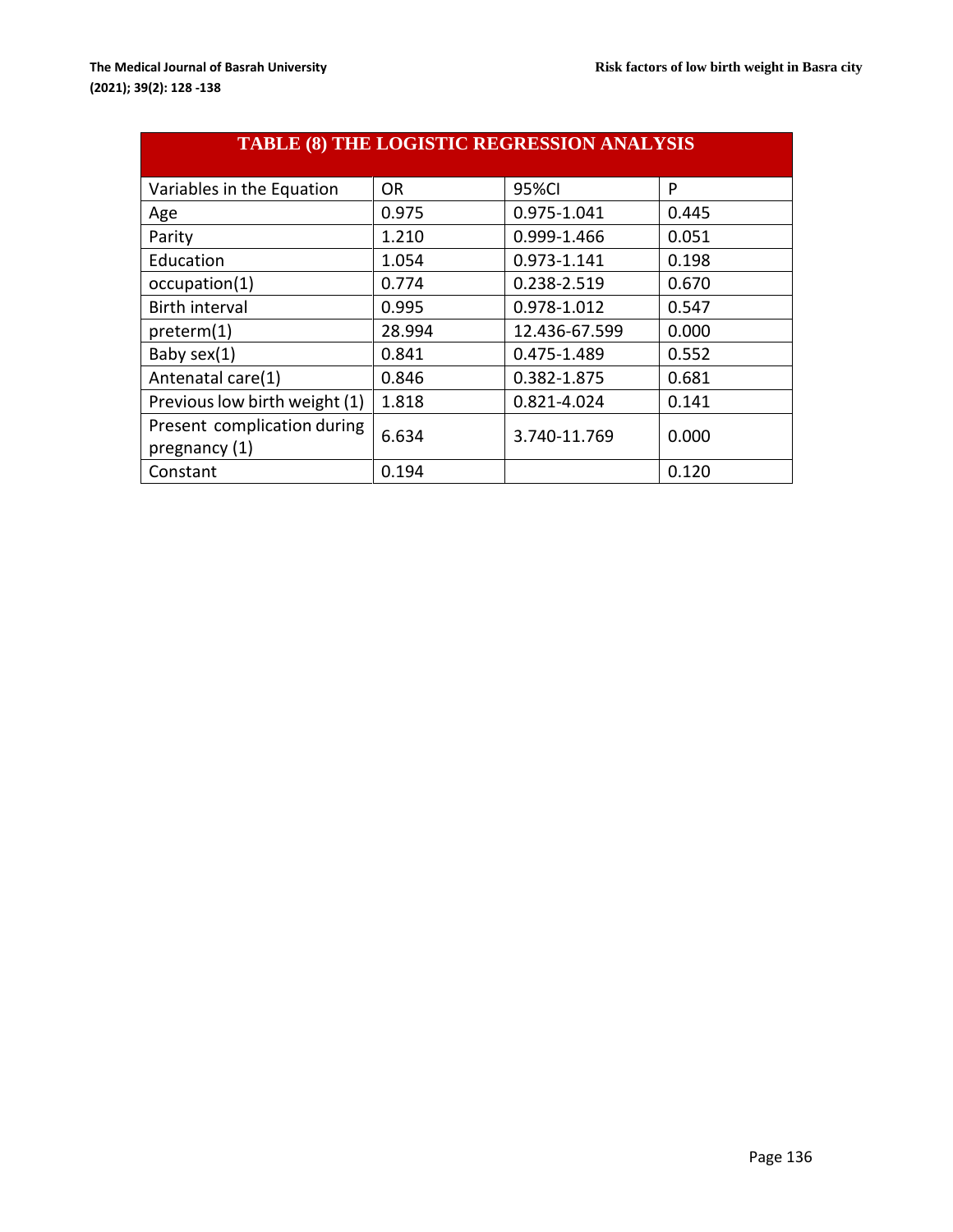## References

1.WHO. Guidelines on optimal feeding of low birth-weight infants in low-and middle-income countries. World Health Organization, 2011.

2-. Nelson text book of pediatrics 19th .obert M. Kliegman, MD ,Professor and ChairDepartment of Pediatrics Medical College of Wisconsin Joseph W. St. Geme III, MD, Nina F. Schor, MD, PhD ,William H. Eilinger Professor and Chair,Nonprofit Healthcare and Educational ,Consultants to Medical Instituti , Philadelphia; WBSaunders,2015.p. 476-479 .

3-Jammeh, Abdou, Johanne Sundby, and Siri Vangen. "Maternal and obstetric risk factors for low birth weight and preterm birth in rural Gambia: a hospital-based study of 1579 deliveries." Open Journal of Obstetrics and Gynecology 1.03 (2011): 94.

4-Blencowe, H., Krasevec, J., de Onis, M., Black, R. E., An, X., Stevens, G. A., ... & Cousens, S. National, regional, and worldwide estimates of low birthweight in 2015, with trends from 2000: a systematic analysis. Lancet Glob Health 2019; 7

5- HAMZA, Nazhat Jassab. Causes of Neonatal Mortality in Neonatal Care Units AL-Diwaniya Province–Iraq 2013. Al-Qadisiyah Medical Journal, 2019, 15.1: 76-86.

6-Usynina, A. A., Grjibovski, A. M., Krettek, A., Odland, J. Ø., Kudryavtsev, A. V., & Anda, E. E. (2017). Risk factors for perinatal mortality in Murmansk County, Russia: a registry-based study. Global health action, 10(1), 1270536.

7. A-Dekna M,AL-Hadithi TS,A.AL- Diwan JKA, Shaban ALO. Significance of birth weight in viability of the infected newborn in Tripoli Medical Center. J Fac of Med (Baghdad) 202; 44(3):19-22.

8-Aras, Radha Y. "Is maternal age risk factor for low birth weight?." Archives of medicine and health sciences 1.1 (2013): 33.

9-da Roza, Daiane Leite, Carla Maria Teixeira de Oliveira, and Edson Zangiacomi Martinez. "Spatio-temporal trends in the risk of adolescent pregnancy in Minas Gerais, Brazil, 2000–2015." International journal of adolescent medicine and health 1.ahead-of-print (2018).

10. Feris BG. Epidemiology standardization project (American thoracic society). J AM Rev Respir Dis 1978;(1):118-120.

11. GURAV RB , KARTIKEYAN S, JAPE MR.Pilot study on LBW risk factors .[online].2003[cited July; 2003] ;Available from: [URL:http://www.bhj.org/journal/20034503july/l](http://www.bhj.org/journal/20034503july/lowbirth413.htm)

[owbirth413.htm](http://www.bhj.org/journal/20034503july/lowbirth413.htm)

12.Majoko F, Nystrom L, Munjanja S, Lindmark G. Usefulness of risk scoring at booking for ANC in predicting adverse pregnancy Out come in a rural African setting . J Obstet Gynaecol 2002 ; 22(6):604-9.

13-Williams Obstetrics: 23rd Edition 2013 ,by F. Cunningham (Author), Kenneth Leveno (Author), Steven Bloom (Author), John Hauth (Author), Dwight Rouse (Author), Catherine Spong (Author), page 601,959.

14.Rondo PH, Ferreira RF, Nogueira F, Ribeiro MC, Lobert H, Artes R. Maternal psychological stress and distress as predictors of LBW , prematurity and intrauterine growth retardation, Brazil. Eur J Clin Nutr 2003 ; 57(2): 266- 72.(midline)

15- Figueiredo, A. C. M. G., Gomes-Filho, I. S., Batista, J. E. T., Orrico, G. S., Porto, E. C. L., Cruz Pimenta, R. M., ... & Pereira, M. G. (2019). Maternal anemia and birth weight: A prospective cohort study. PloS one, 14(3), e0212817.